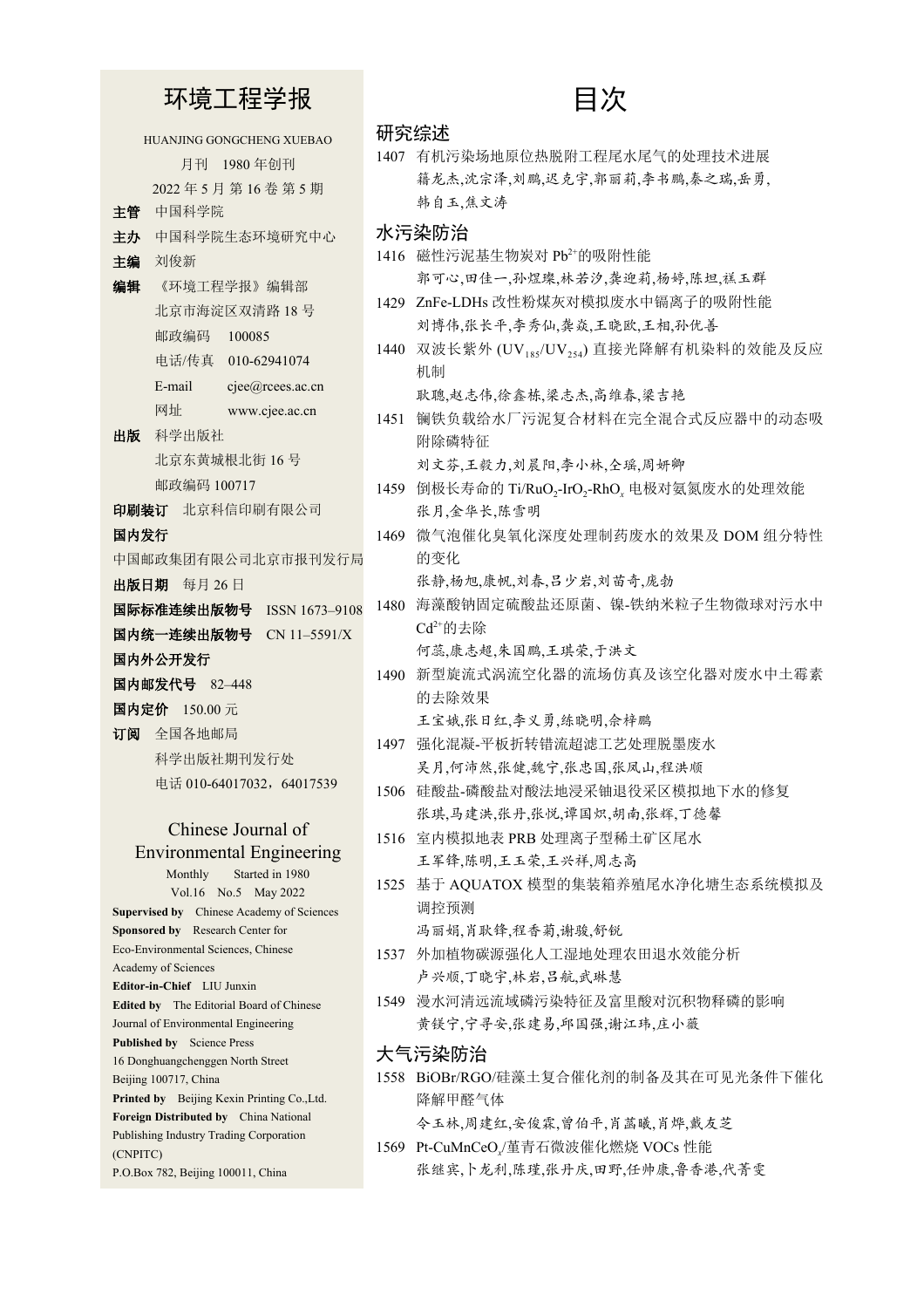|      | 1579 2 种制备方法对 Pt/Co-Ce 催化氧化甲苯性能的影响                            |      |   |         |     |             |     |          |  |
|------|---------------------------------------------------------------|------|---|---------|-----|-------------|-----|----------|--|
|      | 刘艺,宋浩,刘少俊,吴卫红,郑成航                                             |      |   |         |     | 《环境工程学报》    |     |          |  |
| 1589 | 多孔收尘电极电场中荷电粒子的沉降规律及其除尘性能预测                                    |      |   |         |     |             |     | 第3届编辑委员会 |  |
|      | 张金龙,党小庆,乐文毅,冯晓峰,刘明坤,李世杰,于欣,郑华春,                               |      |   |         |     |             |     |          |  |
|      | 王赫                                                            |      |   | 指导委员会委员 |     |             |     |          |  |
|      | 土壤污染防治                                                        |      |   |         | 曲久辉 | 郝吉明         |     | 张全兴      |  |
|      | 1602 高效锑氧化菌的筛选鉴定及其对土壤中锑迁移转化的影响                                |      |   |         |     | 任南琪 侯立安     |     | 张远航      |  |
|      | 李姗颖,张立鑫,李梅                                                    |      |   | 贺       | 泓   | 张福锁         |     | 马 军      |  |
|      | 1610 燃气热脱附技术土壤修复效果及影响因素                                       |      |   |         |     |             |     |          |  |
|      | 陈俊华,李绍华,刘晋恺,詹明秀,岳勇                                            | 主    | 编 | 刘俊新     |     |             |     |          |  |
| 1620 | 铝酸盐材料对镉污染土壤的稳定化修复及其机理                                         |      |   |         |     |             |     |          |  |
|      | 沈连峰,陆夏梓,贾睿琪,李璞,吕正勇,姚晨,赵艳阳,郭虹妤,                                | 副主编  |   |         |     | 王晓昌 崔福义     |     | 李金惠      |  |
|      | 李烜桢                                                           |      |   |         |     | 高宝玉 刘会娟     |     | 王爱杰      |  |
|      | 固体废物处理与资源化                                                    | 编    |   |         |     | 委 (以姓氏笔画为序) |     |          |  |
|      | 1629 混气悬浮磁化焙烧铁尾矿及其磁分选效果                                       | 马    | 军 |         |     | 王凯军 王洪臣     |     | 王跃思      |  |
|      | 李日文,宁寻安,沈君华,何峣,王逸                                             |      |   |         |     | 仇荣亮 吕锡武 全 燮 |     | 刘双江      |  |
|      | 1639 木屑生物质热解制备高还原性气体机理                                        | 刘勇弟  |   |         |     | 刘维屏 孙德智     |     | 李玉友      |  |
|      | 谢鸿智,宁寻安,邱国强,邓金环                                               | 李爱民  |   |         |     | 杨敏何         | 强   | 何品晶      |  |
|      | 1649 铁路隧道弃渣的本地资源化利用                                           | 余 刚  |   |         | 宋存义 | 张付申         |     | 张福锁      |  |
|      | 严志伟,刘大刚,赵大铭,王众乐                                               | 陈    | 卫 |         |     | 陈少华 陈光浩     |     | 陈嘉平      |  |
|      |                                                               | 季    | 民 |         |     | 金波周         | 琪   | 单保庆      |  |
|      | 环境生物技术<br>1657 生物电化学措施下 SBBR 中的亚硝酸盐累积性能及微生物学特征                | 赵勇胜  |   |         |     | 郝晓地 俞汉青     |     | 党 志      |  |
|      |                                                               | 徐向阳  |   | 黄 勇     |     | 曾光明         |     | 解跃峰      |  |
|      | 潘玲阳,余昕洁,夏渝,赵子健,刘燕燕,李刚,王振<br>1668 两级 ANAMMOX 串联快速启动后置反应器的性能及机理 |      |   |         |     |             |     |          |  |
|      |                                                               |      |   | 编委会秘书   | 张利田 |             | 金曙光 |          |  |
|      | 王晓曈,杨宏,王佳伟                                                    |      |   |         |     |             |     |          |  |
|      | 1681 UASB 处理高硫酸盐二元酸废水的效果及硫化物控制技术                              |      |   | 编辑部主任   | 张利田 |             |     |          |  |
|      | 王庆宏,余静诗,付信格,梁家豪,王鑫,詹亚力,陈春茂                                    | 副    |   | 主任      | 郑晓梅 |             |     |          |  |
|      | 生态修复工程                                                        |      |   |         |     |             |     |          |  |
|      | 1691 乌梁素海水体富营养化原位生态修复实验及效果分析                                  | 学术编辑 |   |         |     | 郑晓梅         | 靳   | 炜        |  |
|      | 李根东,周改芳,谷仙,吴茹茹,刘美珍                                            |      |   |         | 金曙光 |             | 曲   | 娜        |  |
| 1702 | 景观湖泊黑臭水体生态修复措施和效果——以武汉市金湖生                                    |      |   |         |     |             |     |          |  |
|      | 态修复工程为例                                                       | 校对出版 |   |         | 郑晓梅 |             |     |          |  |
|      | 王子健,胡婧,张晨,阚红明,刘洋,黄冰冰                                          |      |   |         |     |             |     |          |  |
|      | 1713 北方滨海人工湿地水生生物群落重建效果评估——以天津临                               | 特邀编辑 |   |         | 王毅力 |             | 刘振刚 |          |  |
|      | 港湿地二期生态重建工程为例                                                 |      |   |         | 豆小敏 |             | 杨晓芳 |          |  |
|      | 李艳英,顾修君,周滨,田杰,刘红磊                                             |      |   |         | 宋冀营 |             |     |          |  |
| 1721 | 基于微生物载体技术的沟渠生态修复治理体系的构建及工程                                    |      |   |         |     |             |     |          |  |
|      | 应用                                                            | 终审终校 |   |         | 张利田 |             |     |          |  |
|      | 马莹,孙鹏,许占军,康红勃,张盛华,孙亚刚,韦仁杰                                     |      |   |         |     |             |     |          |  |
|      | 环境监测技术                                                        | 制    |   | 图       | 邵   | 鑫           |     |          |  |
| 1730 | 新型吡啶鎓盐分子的合成及其对 Fe3+的检测                                        |      |   |         |     |             |     |          |  |
|      | 陈红硕                                                           | 封面设计 |   |         |     |             |     | 北京中科幻彩动漫 |  |
|      | 1737 水体中 27 种有机磷阻燃剂 (OPFRs) 的检测及风险评价                          |      |   |         |     | 科技有限公司      |     |          |  |
|      | 韩超,梁存珍,高欲乾,关东                                                 |      |   |         |     |             |     |          |  |
| 1748 | 加油站油气回收系统 VOCs 泄漏 FID 现场检测方法及效果分析                             | 排    |   | 版       |     |             |     | 北京仁和汇智信息 |  |
|      | 冯雨钦,刘扬,刘畅通,刘泽华,王佩,张锦龙                                         |      |   |         |     | 技术有限公司      |     |          |  |